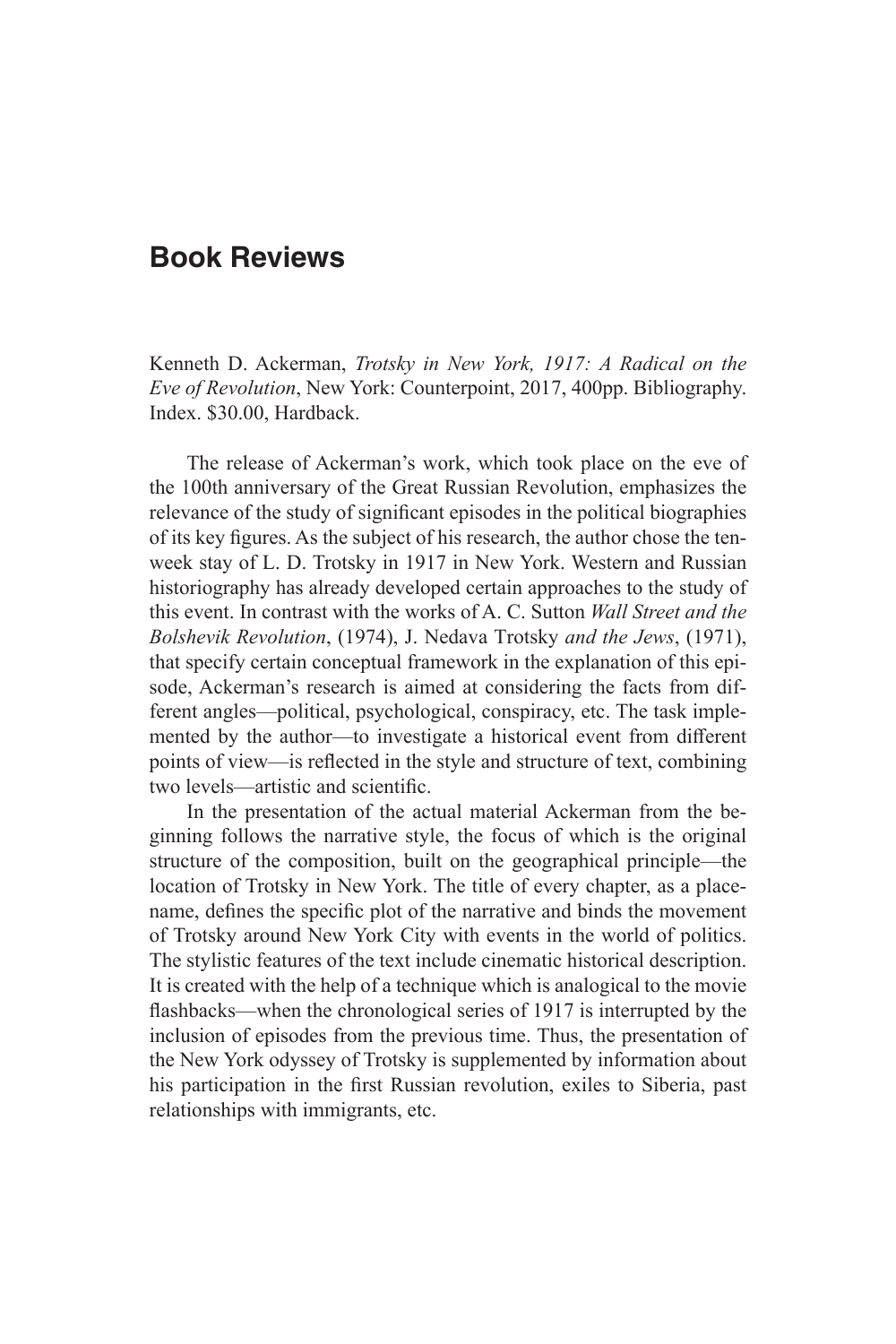Turning to the scientific component of the text, it is worth noting that the book presents a fresh look at one of the short-term and at the same time intricate episodes of Trotsky's political biography. The historian traces Trotsky's entire journey in New York, from his arrival there aboard the "Montserrat" on January 13, 1917 to his departure to Russia in May 1917, interpreting the stages of this journey in the context of the most important events of the early 20th century history. The book shows how Trotsky's political biography was associated with a complex set of domestic and foreign policy factors in Russian, European and American history. Analyzing Trotsky's publicist and propaganda activities, Ackerman skillfully demonstrates the growing radicalism of Trotsky's political thinking and behavior. The content of the radical views is revealed quite laconically: "That to him was revolution: taking power and keeping it"  $(p. 83)$ . These views are explained not only by ideological preferences, but also by the growing course of events, pushing the energetic politician to take action in emigration. The author emphasizes the special influence that discussions of the previous and New York periods with the key leaders of the political opposition –Lenin, Bukharin, Parvus—had on the revolutionary consciousness of Trotsky of that time.

From the scientific point of view, significant is the development of the problem of Trotsky's connection with the American socialist movement, and the definition of his role in this movement. The author notes that, once in New York, Trotsky sought to influence the strategy of the American Socialist Party, pushing it to greater radicalism in opposition to the regime and active participation in international events, which provoked mixed reactions in American socialist circles and negative political consequences for the movement on the whole. On the one hand, it is shown how some figures of the American socialist movement, including its leader Morris Hillquit, reacted negatively to interference in their internal affairs; on the other hand, it is noted that some of them were influenced by the Russian revolutionary. The causes of the differences between Trotsky and Hillquit, according to Ackerman, consisted in the fact that Trotsky was not sufficiently competent in the matters of American policy and was guided by ideological templates. "He had no concept of the brewing passions in America over joining the European fight and no idea how politics worked in New York City." (62)

The author includes in the chapter "Riverside Drive," I a substantial body of material on the peculiarities of the American Socialist Party under the leadership of Hillquit at the beginning of the twentieth century. Evaluating its activity from the point of view of radicalism advocated by Trotsky, Ackerman comes to the conclusion that it was far from revolutionary strategies of the realization of the Marxist doctrine in practice which was rather an efficient political brand for the party. "The new party transformed Marxism into a distinctly American brand."(69) Thus, the characteristics of the work of The American Socialist Party revealed by the author allow to explain the specificity of its position in relation to the world war and the decisive events of the revolutionary movement, such as the conference in Zimmerwald. The book suggests that due to the small numbers and locality of influence, the party could not become a leading force in American politics, and Trotsky's radicalism only aggravated its position.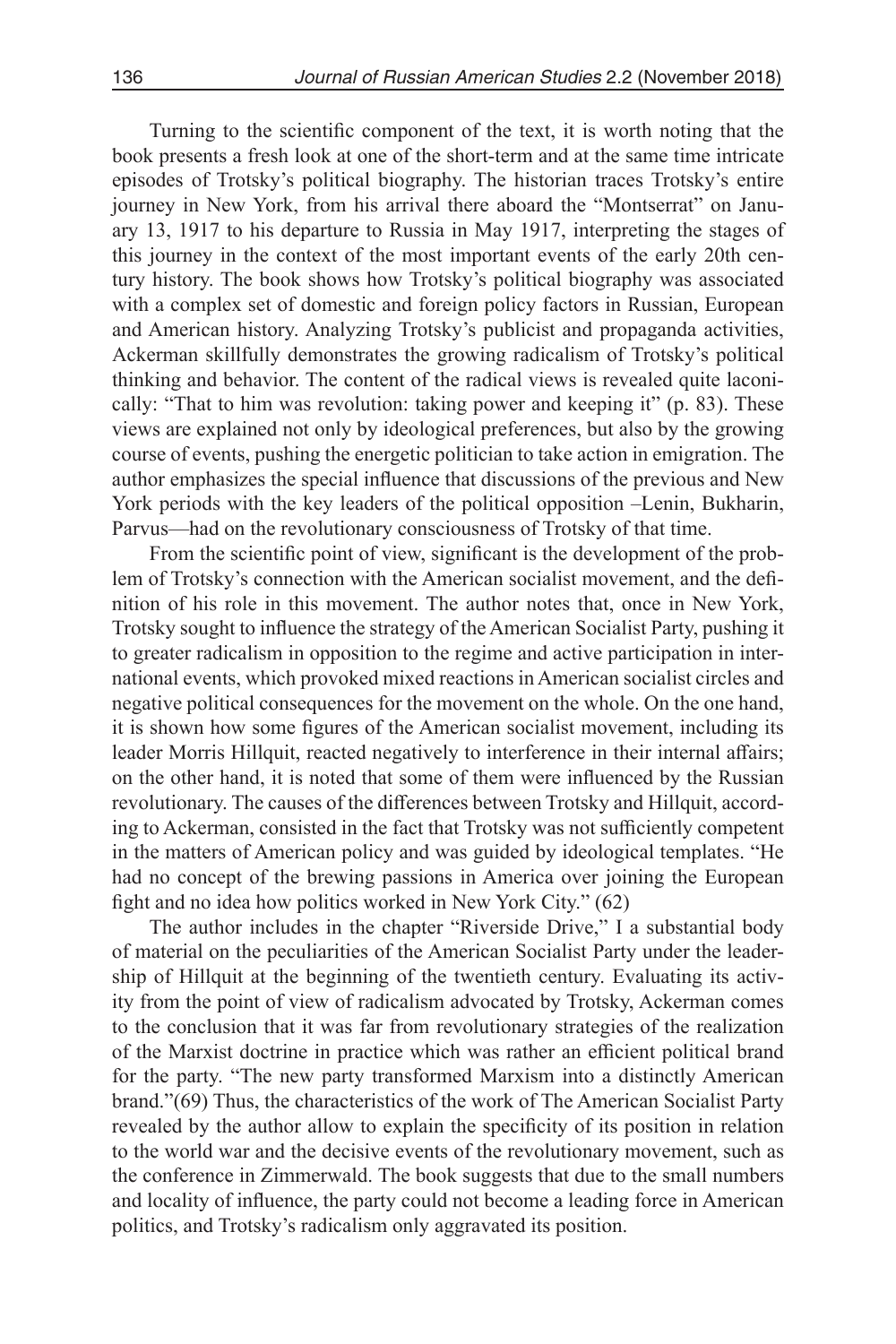Concerning the source base of the research, it should be noted that the author mainly uses the American periodicals of that time: newspapers like *The Guardian*, *The New York American*, *The New York Times*, *The New York Tribune*, etc., which makes it possible to understand the state of American public opinion, as well as to identify the degree of Trotsky's influence on him. In addition to periodicals, certainly valuable are the archive data from the following sources: British National Archives, Hoover's Institution Archives: Albert Glotzer Collection, and a number of others. The author also actively engages the memoir literature and accounts of the witnesses of those events: from Trotsky's autobiography, *My Life*, to the memoirs of his childhood friend Grigory Ziv, of the American politician Ludwig Lore, and others. In general, the sources used give an opportunity of the comprehensive analysis and reconstruction of the various facts of Trotsky's New York saga.

The criticisms relate to the following aspects of the work. First of all, in Chapter 11, "Spy Versus Spy," which sets out the material on the participation of the British spy William Wiseman in the American political affairs, the nature of his relationship with Trotsky is not fully clarified. Secondly, the stylistic features of the text create eclecticism in the presentation of certain sections of the actual historical material. Thirdly, there is some bias in the assessment of certain historical figures and previous periods of Russian history. Nevertheless, the existing shortcomings do not diminish the scientific value of Ackerman's research and the work is a certain contribution to the development of the themes of the great Russian Revolution and American-Russian relations of the early twentieth century.

Vadim Ermakov Moscow Region State University

*A Brown Man in Russia: Lessons Learned on the Trans-Siberian*, by Vijay Menon. Edited by John Amor and Ksenia Papasova. London, UK: Glagoslav Publications, 2018. 178 pp.

Three Duke University seniors contemplating what to do on their winter semester break in 2013, on an apparent whim, decide to celebrate Christmas in Mongolia. Why not? The next question was: How do we get there? Through Russia, of course. The narrator of this adventure is a second generation Indian American (he mentions visiting a grandmother in New Delhi). The others are his roommate Jeremy and another Indian friend, Avi. The book consists of 22 short chronological chapters, each followed by a brief one or two page "lesson", a digression or commentary on the experience of the preceding chapter, such as comments on American and Russian racism. It is a nice, appropriate arrangement that evokes the experiences of many American novices traveling through Russia since the  $18<sup>th</sup>$  century.

Moreover, this trip is undertaken with little advance planning and on a shoe string, that is third class travel all the way. They do manage to arrange advance reservations at hostels in Moscow, St. Petersburg, and a few other places on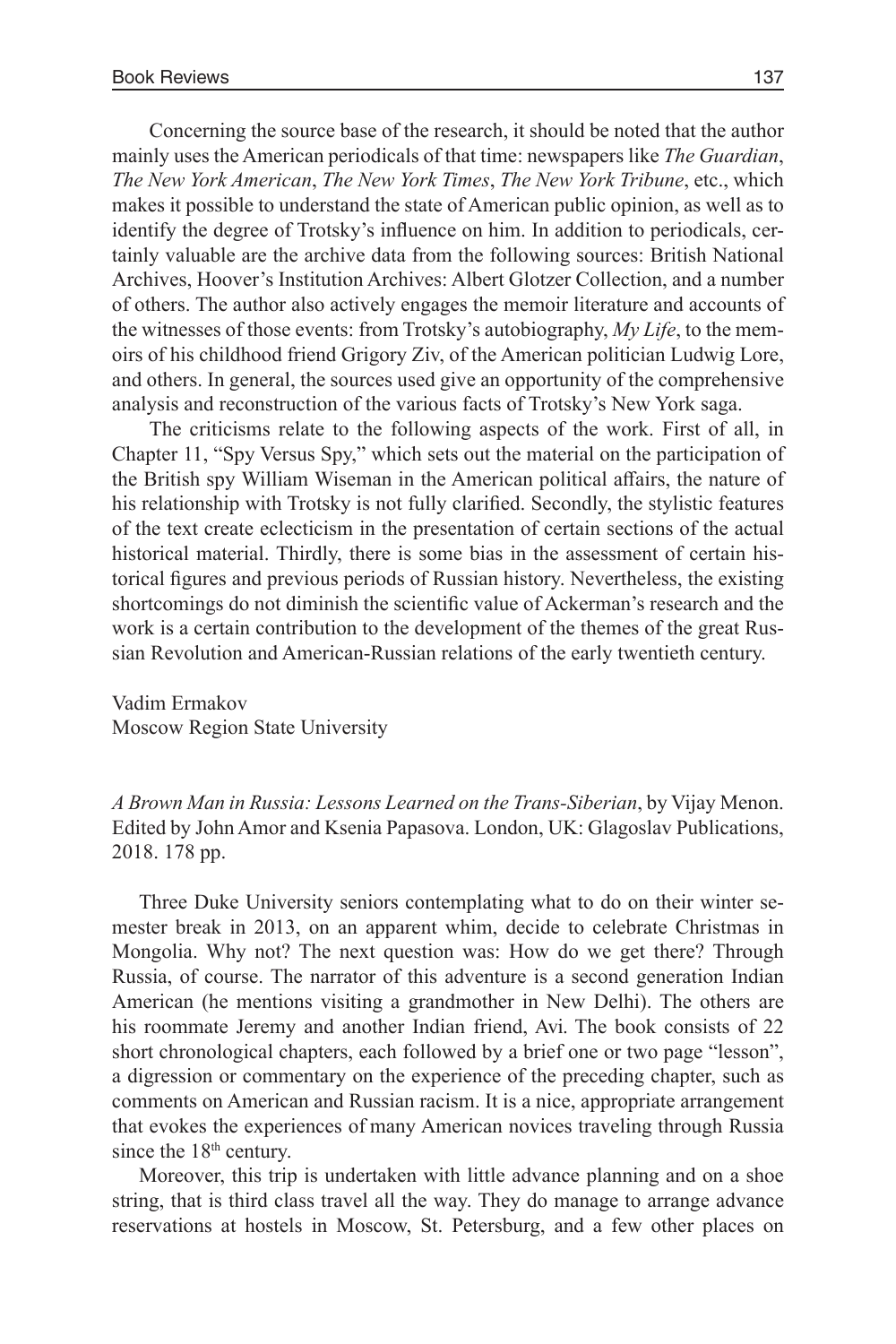their journey, but they start off without any study of the language or the country. Above all, they pack sparingly, not taking into account the weather in Siberia in December (one photograph depicts Avi standing in the snow in athletic shorts). They, nevertheless, have a great time, marveling at Red Square in Moscow, and the Hermitage in St. Petersburg, to which they go back for a second visit, getting lost in maze of unfamiliar streets, and enduring what cheap food might be found along the way, and, above all enjoying their encounters with a mix of Russian traveling companions. Of course, no other Americans would be found on the Trans-Siberian in December, at least in third class.

These three Duke musketeers go out of their way to meet people, who they find overall friendly and understanding, though amazed at finding that they do not fit the American stereotype, as brown skinned Americans traveling with a white friend. One highlight is when a teenage Russian hockey team gather in their small compartment on the Trans-Siberian to share information in broken English and sign language, for a whole day! They especially enjoy their Irkutsk stopover for their first showers in five days and to see pristine Lake Baikal, and then on to their destination, Ulan Bator, for Christmas. They leave by separate paths to South Korea and the Philippines.

The three Trans-Siberian, round the world, travelers apparently had a bonding experience and have since journeyed together to see Argentina, Morocco, and South Africa. But the author concludes, "There will never be another trip like the Trans-Siberian." Vijay Menon graduated with degrees in Statistics and Economics and as the Duke Debate Champion and began work for Microsoft in Seattle. The book, amply provided with amateur photographs of the trip, is an easy read that may recall similar experiences by many readers.

Norman Saul University of Kansas

Jenifer Parks, *The Olympic Games, the Soviet Sports Bureaucracy, and the Cold War: Red Sport, Red Tape*, Lanham, MD: Lexington Books, 2017, xxvi, 203pp. Bibliography. Index. \$95.00, Hardback.

Jenifer Parks's well-written study tells the story of Soviet sports officials' engagement with the Olympic Movement from the U.S.S.R.'s entrance into the Helsinki Olympic Games in 1952 through 1980 when Moscow became the first socialist city to host the Summer Games. Parks draws on the archival records of the All-Union Committee on Physical Culture and Sport of the Soviet Union (Sports Committee), the Communist Party of the Soviet Union, and the International Olympic Committee (IOC) in order to detail the relationship between Soviet sports bureaucrats on the one hand, and Communist Party leaders and international sports officials on the other. Parks casts the U.S.S.R.'s integration into the Olympiad as a pivotal moment in Cold War relations that provided vital space for peaceful interaction and cultural exchange. By the late 1950s, international sports relations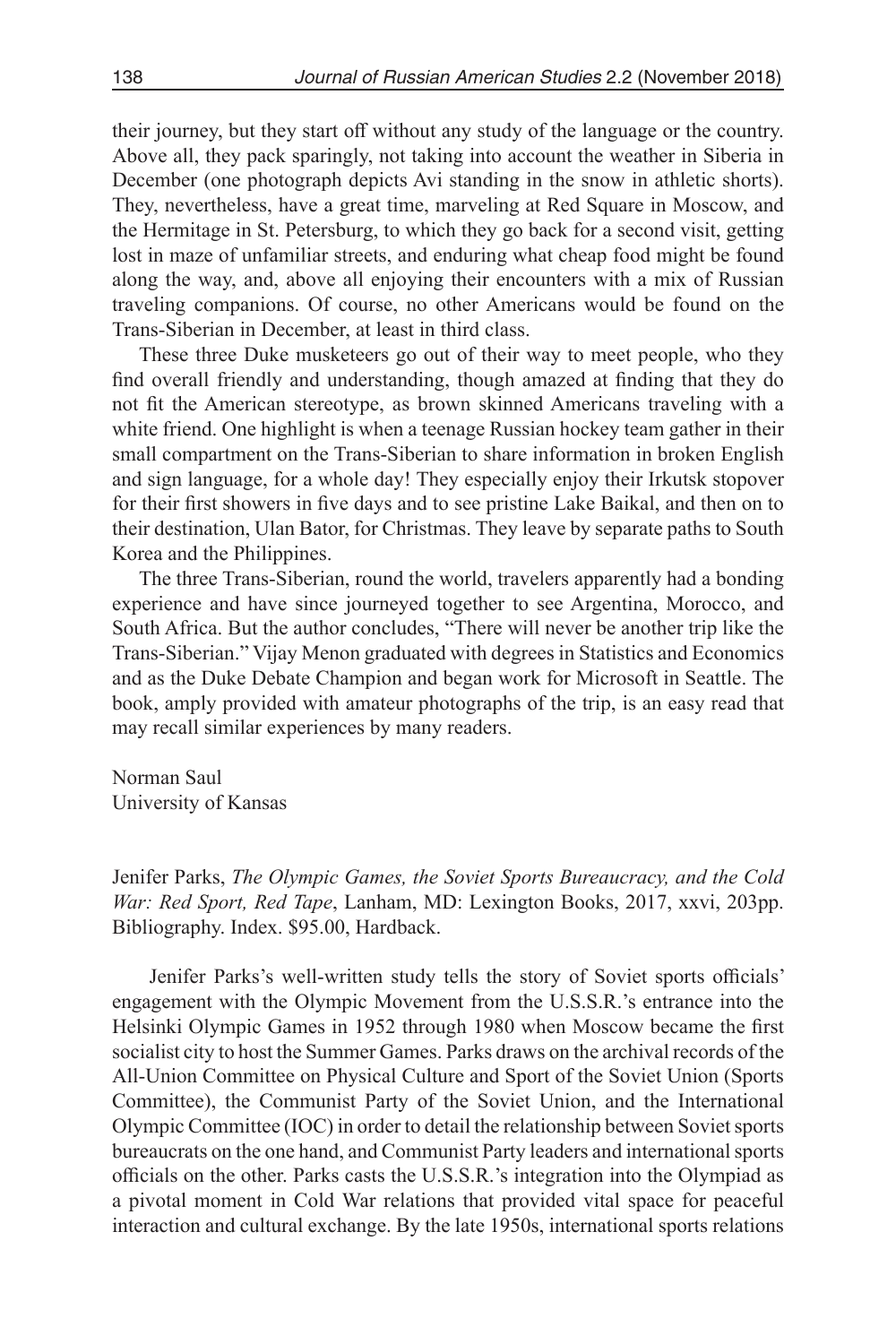became an integral component of Soviet foreign policy thanks to the hard work of Soviet sports bureaucrats whose skillful negotiations made the U.S.S.R.'s commitment to and influence on the Olympic Movement a reality. Indeed, Parks uses the agency that sports administrators exercised to shed light on the broader processes of decision-making within the Soviet party-state which she insists were hardly irrational (contrary to popular perception) when compared with Western political systems.

Despite the domestic climate of anti-cosmopolitanism that was so characteristic of late Stalinism, chapter one discusses how Soviet sports officials successfully made the case to Party leaders that the Olympic Games would provide the U.S.S.R. with an international platform to display "the superior technique and training achieved by the Soviet system of mass collective physical culture" (23). In addition to meeting the prerogatives of Party authorities, Soviet sports administrators deftly navigated the requirements and priorities of IOC officials who expressed concern over amateurism in a state-run system like the U.S.S.R. Their invocation of the discourse of peace that was central to both Soviet and Olympic ideals ultimately helped them to realize their goal of sending a Soviet team to Helsinki. Parks thus casts Soviet sports administrators as adept political actors whose "bureaucratic skill to co-opt ideological language and to cultivate personal patronage was perfected in the Soviet party-state system and transferred easily to the Olympic arena" (24).

The United States and Soviet Union dominated the Olympic Movement after the latter's entrance in 1952. Yet the period corresponding with the reign of Nikita Khrushchev, the focus of chapter 2, was the time when "Soviet athletes secured their status as the dominant sports power, winning the most medals at every Olympic Summer and Winter Games held between 1956 and 1964" (34). In addition to establishing the authority of Soviet athletes on the world stage and making technical perfection a long term legacy of Soviet influence, Soviet sports authorities aspired to "'democratize" the arena of international sports. Their vision of democratization entailed dismantling the IOC and International Federations as "Eurocentric gentlemen's clubs," making women's sports a major component of the Olympiad, and expanding the Games to increase the number of participating countries especially those aligned with the U.S.S.R. (35). The organization of track and field competitions between the United States and Soviet Union from the late 1950s through the mid-1980s constituted one significant consequence of the cultural exchange agreement that leaders signed in 1958. These track and field meets, Parks argues, facilitated the professionalization of the sport, and fostered the growth of track and field as a women's sport in the United States.

The long process that allowed the U.S.S.R. to become the first socialist country to host the Olympiad in 1980 commands the focus of the book's final three chapters. Soviet sports bureaucrats were not deterred by their failed 1970 bid to host the 1976 Olympics. Instead, they learned from their errors and got an early start in cultivating support among international sport officials for their 1974 bid to host the 1980 Summer Olympics. Parks credits Leonid Brezhnev with sharing sports administrators' desire to host the Olympiad. Soviet officials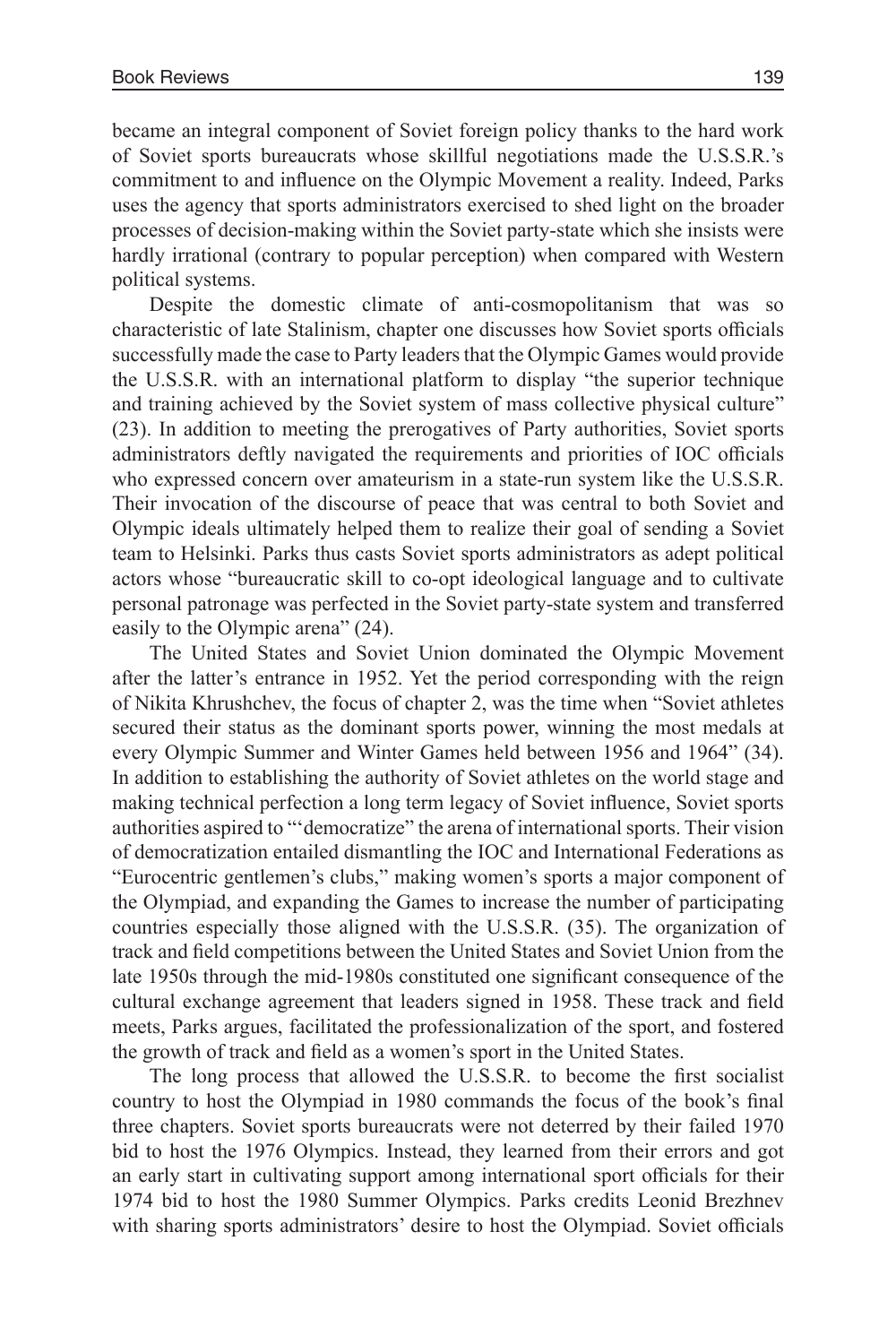took the task of hosting the Games seriously and traveled to previous host cities, namely Montreal and Munich in order to draw from their foreign colleagues' expertise. Sports bureaucrats wanted to use the Games to showcase the superiority of the Soviet way of life yet they had to navigate the challenge that the Soviet economy did not produce the updated sports equipment and supplies that foreign athletes and officials expected. Parks attributes the success of the 1980 Moscow Olympic Games despite the boycott of sixty nations to the professionalism and managerial skill of sport bureaucrats at all levels. As Parks contends, although Brezhnev's policy of lifelong job security fostered indifference and corruption "it also provided the experienced cadres necessary to make the 1980 Summer Olympics in Moscow succeed" (109). The persistent efforts of Soviet authorities to democratize the Olympic Movement by including more non-European nations also manifested in the debut at the Moscow Games of non-Western countries like Vietnam, Botswana, and Mozambique. Therefore, even in the face of the Politburo's devastating decision to invade Afghanistan in 1979 Parks posits that developed socialism could still make possible a major achievement like the Olympic Games.

Meredith L. Roman

The State University of New York (College at Brockport)

Erin Elizabeth Redihan, *The Olympics and the Cold War, 1948-1968: Sport as Battleground in the U.S.-Soviet Rivalry,* Jefferson, North Carolina: McFarland and Company, Inc. Publishers, 2017, vii. 264pp. Index. \$35.00, Paper.

In this wide-ranging book historian Erin Elizabeth Redihan examines the dynamics of Cold War competition involving the Olympic Games. She argues that from 1948 to 1968, "the United States and the Soviet Union sought to 'win' the Games via all possible means, using success on the world's most visible playing field as a Cold War barometer" (93). A matchup of the USSR and the US did not simply offer an exciting athletic event, but a "contest of east versus west, Moscow versus Washington, communism versus capitalism" (1). In other words, these competitions functioned as "proxy Cold War battlegrounds" (4). The book analyzes how athletics played an expanding role in each superpower's tactical plan and drew increasing support from key political leaders.

The Summer Olympics of 1936 in Berlin and 1980 in Moscow have received significant attention from scholars. This book provides a comparative analysis of interaction between these years, which has been the focus of less research by academic historians. The USSR joined the International Olympic Committee in 1951, so it did not compete until 1952; the survey ends in 1968 due the rise of US-Soviet détente and the increasing global and commercial complexity of the Games.

The volume progresses chronologically, dedicating one chapter to the Summer and Winter Games of 1948 (London and St. Moritz), 1952 (Helsinki and Oslo), 1956 (Melbourne and Cortina d'Ampezzo), 1960 (Rome and Squaw Valley), 1964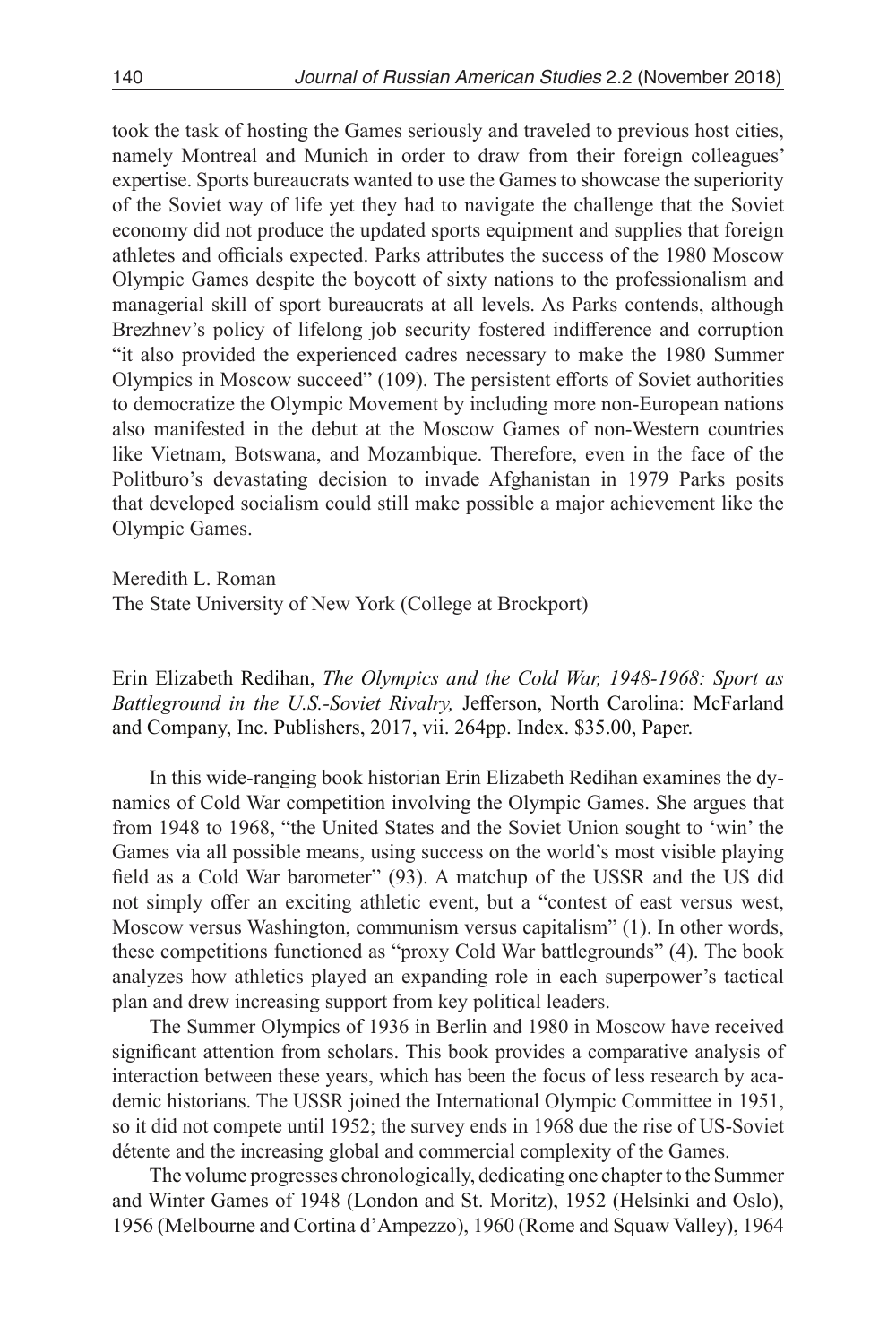(Tokyo and Innsbruck), 1968 (Mexico City and Grenoble). The author provides helpful context for this survey by providing an introduction to the pre-World War II development of the culture of sports in the US and the USSR. Each chapter balances discussion of prominent issues faced at each Games with the political contexts of the Cold War; descriptions of heated rivalries in basketball and hockey appear alongside debates on visa denials, funding for athletes, and recognition of national Olympic teams. The work focuses more on organizational issues rather than the experiences of athletes or the strategies of coaches. The discussion utilizes a variety of primary sources, such as documents from the archives of the International Olympic Committee and the papers of Avery Brundage, and contemporary media sources, such as articles from *Sports Illustrated.* The book relies heavily on English-language sources, so readers will need to consult other studies for details on issues within Soviet or other national programs.

Several key themes emerge in multiple chapters: the controversial views of Avery Brundage, the debate over recognition of independent West and East German teams, defections of athletes, views on amateur and professional athletes, increasing globalization, the role of television, and rising commercialization. Avery Brundage served as president of the International Olympic Committee from 1952 to 1972; he has been the only US citizen to fill this role. He strongly supported requiring amateur status for athletes, although he turned a "blind eye" to Soviet financial support of Olympians (15). Brundage attempted to ensure a measure of separation between sport and politics, but this was often impossible. On more than one occasion he stated that "the Olympic Games are contests between individuals and not between nations" (23).

The book features two of the most visible Olympic episodes which fused political and athletic conflict during the era of this book: the 1956 brawl between Soviet and Hungarian water polo players and the 1968 Black Power salutes by US track medal winners Tommie Smith and John Carlos. The Soviet invasion of Hungary fueled the water polo conflict in Melbourne, while the controversial 1968 display in Mexico City reflected US racial injustice--which was highlighted by Soviet journalists. Throughout the book, the author demonstrates that for Cold War-era US leaders, "beating Moscow on the playing field was critical to beating Moscow in the wider Cold War" (25). Olympic success was valued even more highly as evidence of national ability and spirit within the USSR:

However important sport was to American society and politics during the Cold War, it was even more so behind the Iron Curtain because it fulfilled so many purposes. The Soviets shared the emphasis placed on the Olympics and international athletic competition more broadly that characterized American sport during the Cold War. Like the United States, Moscow began to view Olympic achievement as a means of demonstrating political supremacy after World War II. . . . The Soviet Union also used sport to demonstrate the superiority of the communist way of life to its satellites. . . (49-50).

The centralized government of the USSR provided more direct support for its Olympic program than the US administration. As a result, Soviet athletes faced stricter regulations of public activity and communication.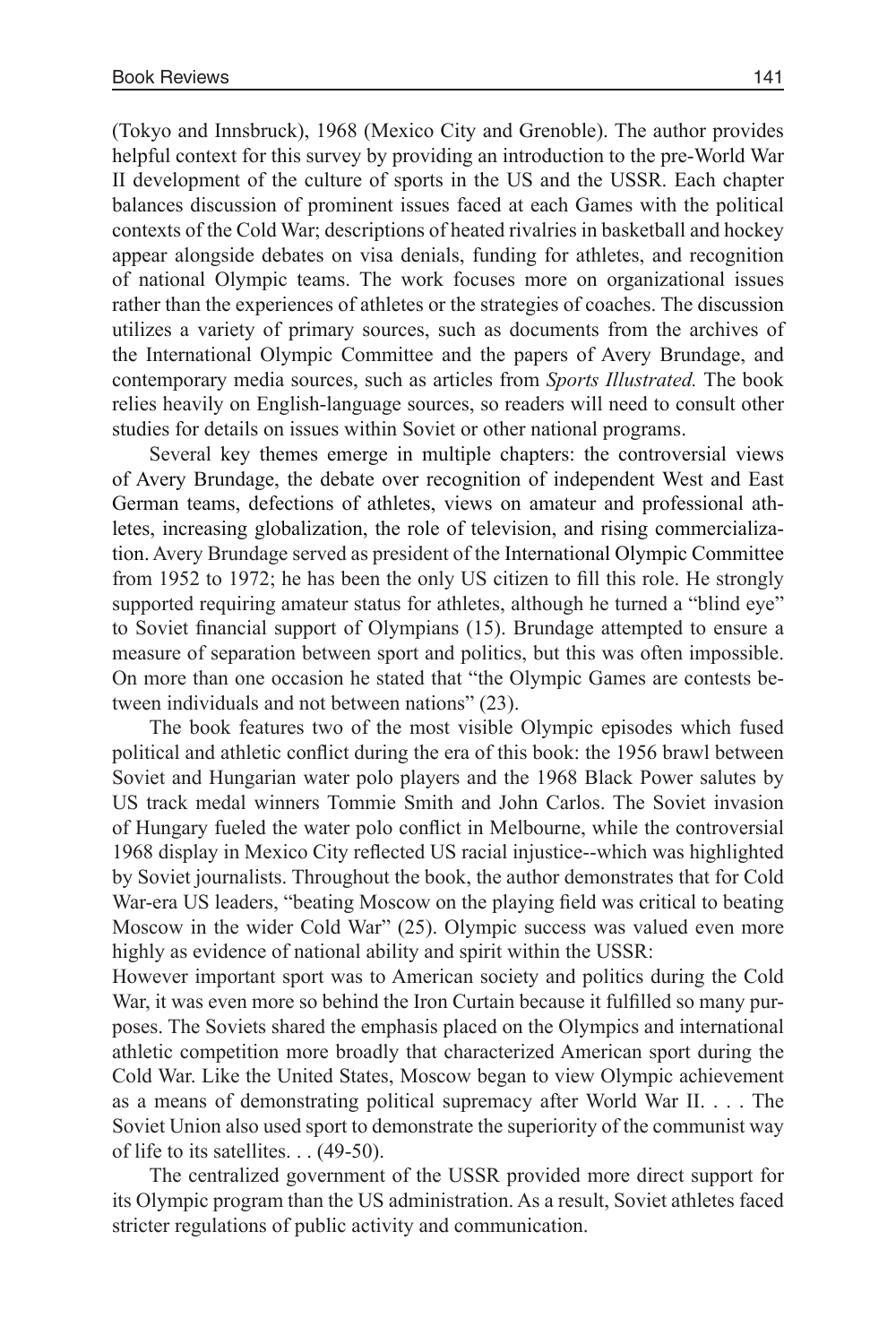This is an engaging volume which thoughtfully examines the energy, tensions, conflicts, and paradoxes of the Olympics during the Cold War. Instructors in undergraduate world, US, European, and Russian history courses should consider the adoption of this helpful book due to the clarity of the survey and the presentation of multiple issues for classroom discussions.

Matthew Lee Miller University of Northwestern—St. Paul

Grace Kennan Warnecke, *Daughter of the Cold War*, Pittsburgh: University of Pittsburgh Press, 2018, x. 280pp. Index. \$24.95, Hardcover.

Most existing scholarship examines the pivotal Cold War period on a global scale. Although the focus of Cold War discussions varies between politics, sociocultural exchanges, brinkmanship incidents, and Third World hotspots, the general consensus is the same: the Cold War proved a seminal chapter in international relations. One of the key figures from this period—the prominent U.S. statesman and former ambassador George Frost Kennan—often factors into the ongoing historical dialogue. His daughter, Grace, witnessed Kennan's participation in strategic historical events that played out on the international stage. Yet her memoir entitled *Daughter of the Cold War* characterizes Kennan not as the "Father of Containment," but rather as the more important role he played to Grace and her siblings—that simply as father.

Grace Kennan Warnecke deftly weaves the personal with the political. The Cold War may have gained Kennan and his unwavering expertise and devotion to the State Department, but that service often cost Grace her father. She recounts the constant travels and travails caused by her father's governmental positions. Her memoir's first portions depict an insecure girl feverishly in pursuit of her parents' affections. As Grace encapsulates early in her accounts: "He [Kennan] cast an enormous shadow, under which I was both nurtured and hidden" (xi-xii). A former escort officer who had known Kennan during his time in Berlin described him as God, to which Grace retorted, "'Well, I am only the daughter of God'" (253). The old adage about how one should never meet one's hero reverberates throughout *Daughter of the Cold War*; she greatly admired Kennan's contributions to U.S. foreign policy yet often resented his detachment as a father figure. Grace asserts that she was "both admiring and critical of my father…His gifts left me with feelings of inadequacy that took a lifetime to combat" (275). She sheepishly admits that she did not read Kennan's seminal article "The Sources of Soviet Conduct" in *Foreign Affairs* at the time of its publication and expresses heartache when the Soviet Union declared Kennan persona non grata. Grace's conflicted feelings toward Kennan are evident throughout her memoir and lend her writing a potency that illustrates a fresh, personal dimension to chilly Cold War relations.

Grace's writing comes alive when she begins coming into her own. Her life is filled with veritable contributions to key historical events in their own right: she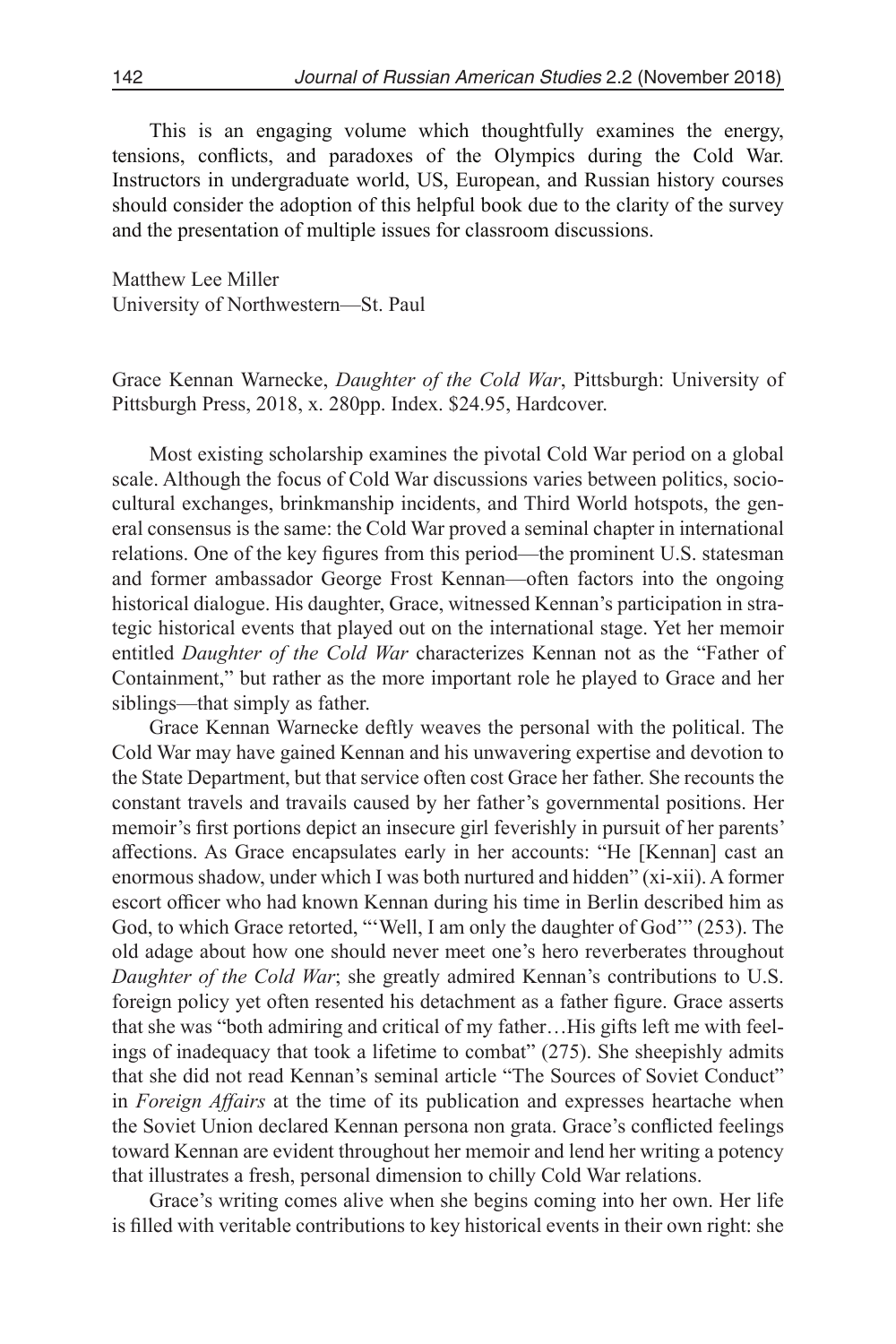tended to Josef Stalin's daughter, Svetlana, after she defected to the West in 1967; she traveled with Senator Ted Kennedy and his family to visit Leonid Brezhnev in 1974; her dabbling photographic endeavors led to her taking the lead photographs in *TIME* of the attempted assassination of President Gerald Ford; and she traveled with noted singer and activist Joan Baez to Moscow in 1978. While developing SOVUS Business Consultants around the time of the Soviet Union's dissolution, Grace Kennan Warnecke met then deputy mayor of St. Petersburg Vladimir Putin. As she asserts, "If someone had told me that I had just talked for thirty minutes with the future president of Russia, I would have thought the person delusional" (229). Grace's excursions therefore placed her at the forefront of history.

Grace found solid footing by using her expertise in Russian language and culture to embark on a series of business ventures. Whereas her father altered the trajectory of the Cold War on the political scale, Grace took a more grassroots approach to foreign affairs. In the 1980s she became a part-time consultant for Business Executives for National Security (BENS). The organization was concerned with how Cold War defense costs affected America's economy. She became an associate producer for the groundbreaking documentaries *The First Fifty Years* and *Inside Russia*. She was the U.S. Director of the Alerdinck Foundation which sought to end the Cold War by bringing together correspondents from the East and West. She saw the potential in using music to bring harmony to U.S.-Soviet relations, serving as executive director of the American Soviet Youth Orchestra. The program proved so beneficial that it continued for fifteen years. Her dedication to service has been unrelenting. She became the vice president of the Alliance of American and Russian Women (AARW). The organization helped Russian women engage in business enterprises. She was in Moscow for one of the AARW conferences when the attempted coup against Mikhail Gorbachev took place. Grace therefore found herself immersed in groundbreaking historical events—though this time on her own accord as opposed to that of her father.

Such prestigious accolades and ventures garnered Grace the attention she had desired for so long from her father: "I ended up with the experience that my father regretted he never had: living in Russia side by side with Russians. He had been largely confined to the embassy and the regulated diplomatic life, while I was spending days in a hick town in the Leningrad oblast. Later he admitted how much he envied me. I felt in some way vindicated" (254). It is heart-wrenching to read Grace's compelling life events and feel the slight despair that she still had not stepped away from her father's shadow. It is not until her recent stay in Ukraine as director of the Women's Economic Empowerment Program (WEE) that she finally asserts: "Everything had finally come into focus. I had become someone who made a difference" (271).

Grace Kennan Warnecke is a pivotal historical figure in her own right. Her grassroots contributions to U.S.-Soviet and now U.S.-Russia relations have placed her not on the fringe of history but squarely enmeshed at its heart. She has successfully stepped away from her father's shadow and has long since embarked on her own life's trajectory. This is readily apparent based on the events she recounts in *Daughter of the Cold War*. Her memoir makes a seemingly inaccessible time